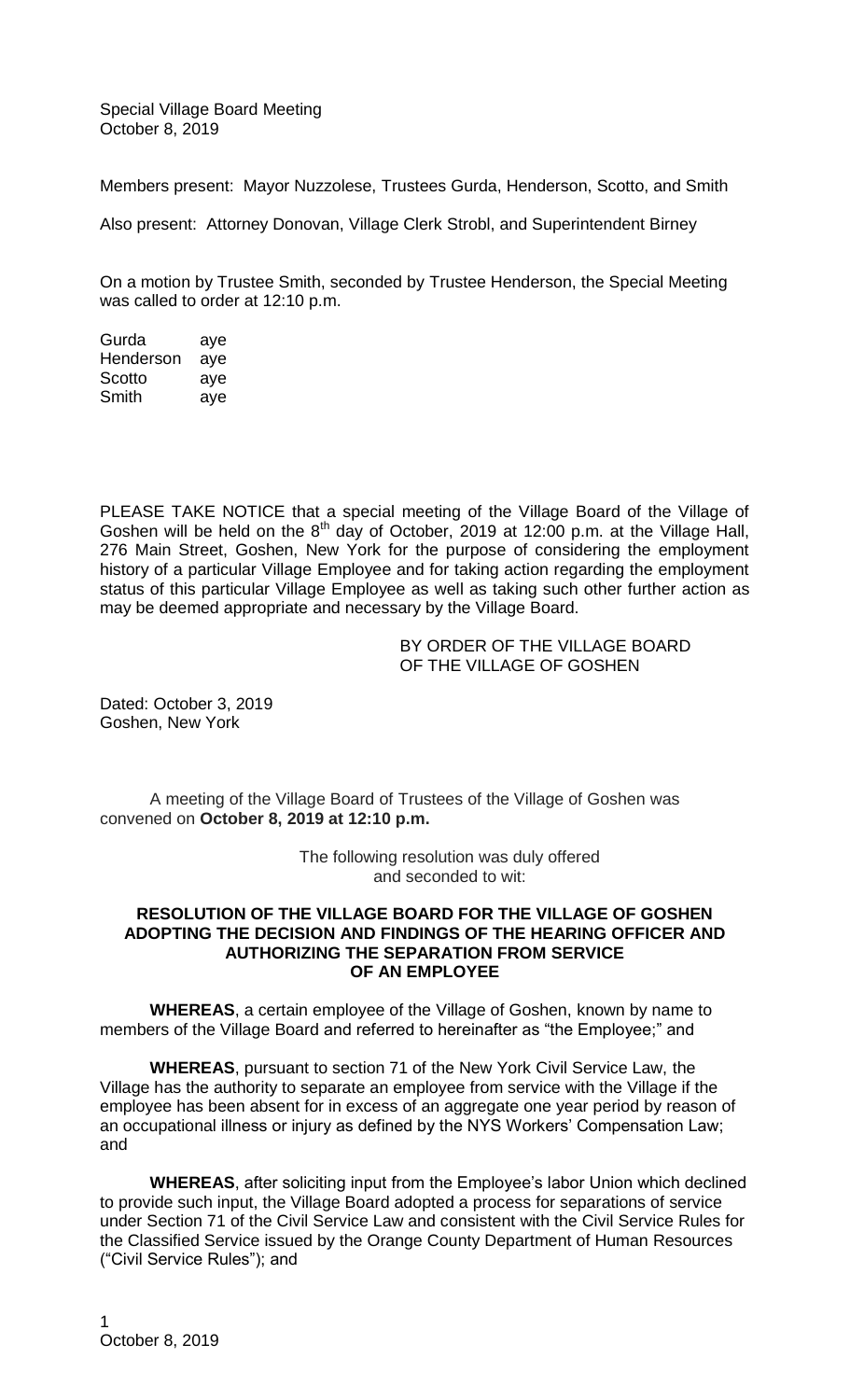**WHEREAS**, the Village Board authorized and issued the notice of separation from service to the Employee to be effective April 12, 2019 in accordance with Civil Service Law § 71 and the Civil Service Rules; and

**WHEREAS**, in accordance with the Civil Service Rules, the Employee was afforded a hearing to contest the Village Board's decision before such termination became effective; and

**WHEREAS**, a hearing was held before Hearing Officer Hon. William E. Sherwood on August 27, 2019, and at the hearing, the Employee, who was represented by counsel from the CSEA and the Village were afforded the opportunity to present witnesses and evidence with respect to the proposed separation from service of the Employee pursuant to the Section 71 of the Civil Service Law and the Civil Service Rules; and

**WHEREAS**, after the hearing concluded, both the Employee and the Village through their respective counsels were afforded the opportunity to submit post-hearing briefs, which each party submitted to the Hearing Officer for his consideration; and

**WHEREAS**, the Hearing Officer has rendered a Decision based upon the circumstances presented at said hearing and the post-hearing briefs of the parties; and

**WHEREAS**, the Hearing Officer found that the Employee has been absent for over one (1) year cumulatively by reason of an occupational injury as defined in the New York State Workers' Compensation Law; and

**WHEREAS**, the Hearing Officer has determined that pursuant to Section 71 of the New York Civil Service Law, the Village has the authority to separate the Employee from service with the Village and that based upon circumstances presented, separating the Employee from services is entirely appropriate; and

**WHEREAS**, the Village Board desires to adopt the Hearing Officer's Decision in its entirety and to separate the Employee from service; and

**WHEREAS**, if the Employee recovers from such occupational injury in the future, the Employee shall have a right under Section 71 of the Civil Service Law to apply to the Orange County Department of Personnel for a medical examination to determine the Employee's fitness to return to work within one (1) year after the Employee recovers from the occupational injury; and

**WHEREAS**, if, after such medical examination, the Employee is deemed to be fit to return to work, the Employee will be considered for reinstatement to the Employee's position, if vacant, or to a similar position; and

**WHEREAS**, if the Employee cannot be reinstated at that time, the Employee's name will be placed on a preferred list; and

**NOW, THEREFORE, BE IT RESOLVED**, by the Village Board of the Village of Goshen:

- Section 1. All "WHEREAS" clauses are incorporated herein by reference as if set forth fully herein.
- Section 2. The Village Board hereby adopts the Decision and Findings of Hearing Officer William E. Sherwood in its entirety.
- Section 3. The Village Board hereby determines to separate the Employee from employment**,** which shall be effective immediately, pursuant to Civil Service Law § 71.
- Section 4. The Village Mayor is authorized to execute a letter notice to the Employee substantially in the form annexed hereto, notifying the Employee that